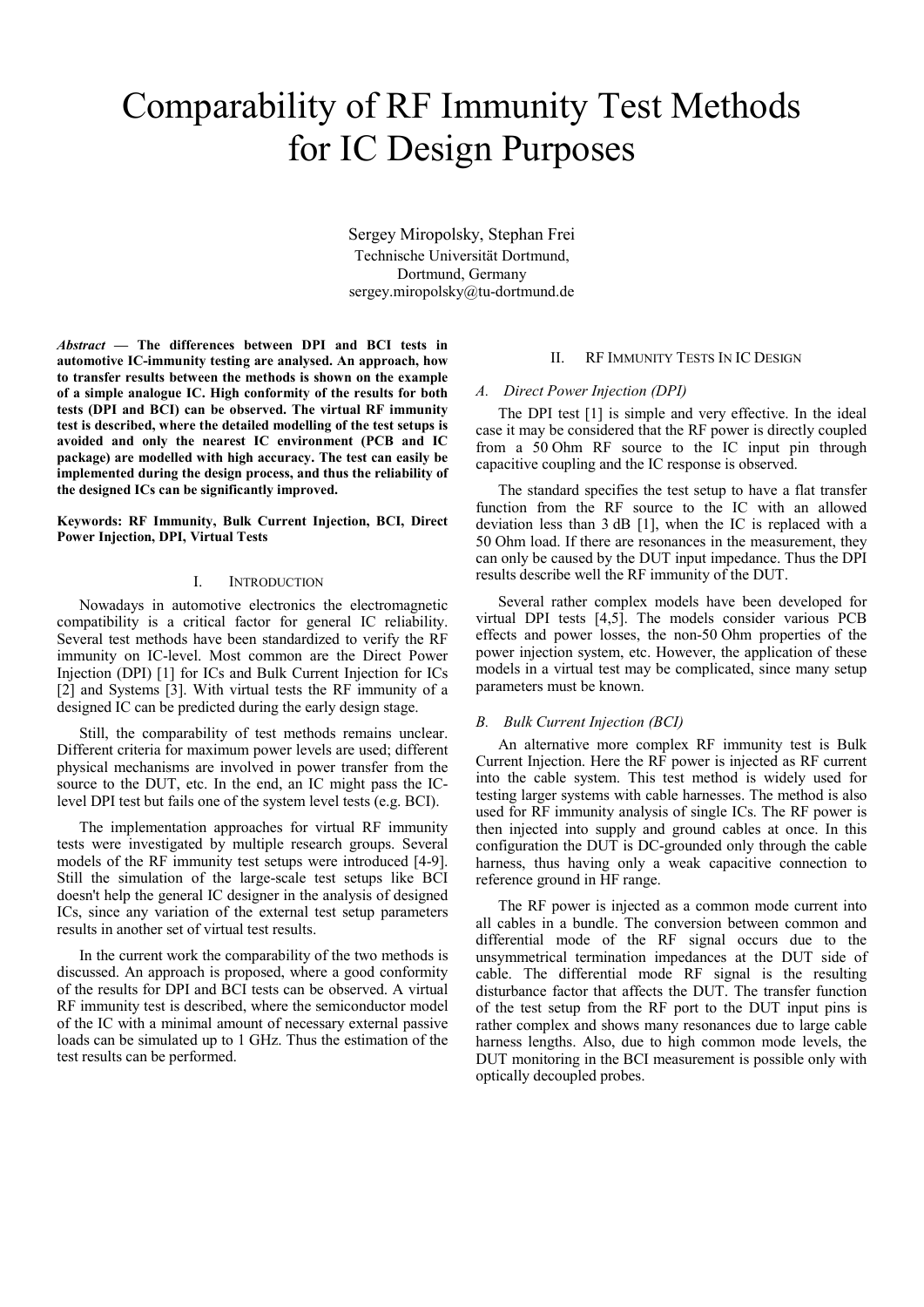Several simulation models have been developed for different BCI setups [6-9]. Due to the complexity of the models and large amount of setup-dependent parameters, the models are applicable only to some specific setup. It is usually not possible to predict even the transfer function accurately.

# *C. Comparability*

The discussed methods use two different principles of the power injection. DPI uses direct capacitive coupling of the 50 Ohm system output to the IC pin at the PCB, thus having more or less flat transfer function in the higher frequency range. BCI instead uses current injection into a cable. This results in a much more complex transfer function with multiple resonances. Different physical limitations of forward power are usually used: constant forward power level in DPI vs. injection clamp calibration data in BCI.

However, in the end both methods provide some RF voltage amplitude at IC input pins. This is the resulting "disturbing factor" applied to the IC, and thus it can be used as a reference for the method comparison. The comparison of the methods is performed by analysing the dependence of the IC response on the RF voltage amplitude delivered to IC input at fixed frequencies. Thus comparing the transfer functions of the test setups can be avoided.



Figure 1. Transfer functions and effective input RF disturbance

#### III. DUT AND MEASUREMENT TECHNIQUES

#### *A. IC Under Test*

A simple analogue IC was used as a DUT. The chip function can be described as voltage regulator for a input battery voltage (6–24 V DC) into output digital supply voltage (3.3 V DC). The testchips were manufactured in a 0.35 μm CMOS technology.

The simple IC functionality allows defining an analogue quantity to characterise an IC failure. The DC level of output regulated voltage is observed and its shift under RF disturbance is measured. The dependencies of this output quantity on various input quantities, e.g. disturbance frequency or RF voltage amplitude at IC input pins, can be compared for different test methods, including virtual RF immunity tests.

By the shape of this failure curve the comparability of the methods can be analysed. It can be verified, if the IC shows similar reaction in both tests, e.g. either smooth output voltage deviation proportional to input disturbance or a complete malfunction at certain input level threshold and certain frequency.

## *B. Measurement in DPI Setup*

The measurement of the DUT response was performed in the DPI setup. The IC was brought to the corresponding operating point. The constant forward power level was injected in the frequency range from 1 MHz to 1 GHz. The DC level at the output pin was measured at each frequency step. The RF signal amplitudes were measured at both input and output pins with active probes (LeCroy HFP2500, 0.7 pF  $\parallel$  100 kΩ, and LeCroy ZX1000, 0.9 pF || 1.0 M $\Omega$ ) to be used later as a reference for method comparison.

For method comparison purposes the measurement was also performed at several fixed frequencies vs. injected power level. The dependencies of the output DC voltage on the input RF voltage amplitude were analysed.

## *C. Measurement in BCI Setup*

DUT response was also measured in a BCI setup. To achieve better method comparability, no injection clamp calibration was performed. The constant forward power was injected into the clamp. The output DC voltage was directly measured with optically decoupled probe. Unfortunately, optically decoupled measurement methods for analogue signals are usually significantly limited in frequency range. Accurate and small optically decoupled probes for the GHz-range are not available. Thus the direct measurement of the RF signals was not possible.

To measure the RF levels a HF rectifier circuit based on a Shottky diode (fig. 2) was implemented. The monitored signal consisting of DC level  $(V_{DC})$  and sinusoidal RF wave  $(V_{RF})$ was rectified to another  $\overrightarrow{DC}$  voltage (V<sub>MEAS</sub>). This voltage could be measured with the optically decoupled probe. Under assumption that the initial RF wave is sinusoidal, the RF amplitude of the original signal can be extracted from DC level measurement.

To minimize the load on the measured node, no specific compensation parts for diode nonlinear effects were implemented. A measured correction factor was used for higher accuracy. The accuracy was verified at a PCB with 50 Ohm load, where the signal amplitude was exactly known. At the DC level of 10 V, the RF voltage amplitudes up to 8-10 V could be measured with 1 dB accuracy up to 1 GHz.



Figure 2. HF rectifier circuit as RF amplitude measurement method, D1 – rectifying diode, C1, R1 – circuit load and discharge current, R2, C2 – lowpass filter for the measured DC level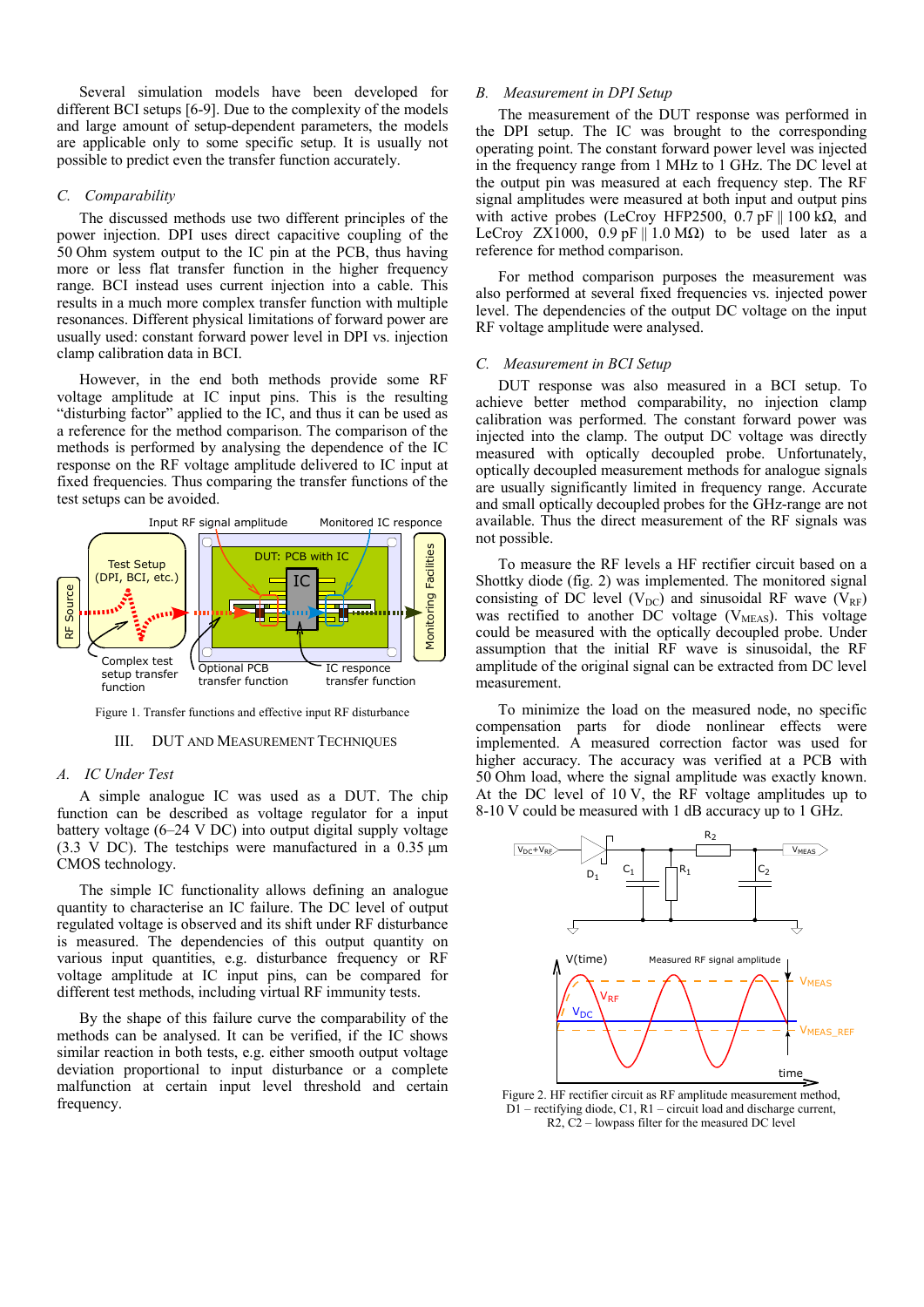Using the proposed measurement method the RF voltage amplitude at IC input pin was measured in the BCI setup. Again, additional measurements were performed at several fixed frequencies vs. forward power. The dependence of the output DC voltage on the input RF amplitude was extracted.

## IV. VIRTUAL RF IMMUNITY TEST

# *A. Overview*

RF immunity simulations with complex IC circuits are important for IC design companies. Many accurate models for RF immunity setups have been developed. However, the virtual analysis of the IC RF immunity is limited by several requirements.

First, developing accurate semiconductor device models for RF application is complex and time consuming. This is not explicitly necessary to design the ICs which have basic functionality and operate in lower frequency ranges. Thus the accuracy of RF simulations may be unknown.

There are more specific requirements for the RF simulation models, which are normally not necessary for standard IC design. In the IC design the substrate of the chip and ground rails are usually considered to be always at zero potential. Thus they are normally modelled as a single node (common GND) in the circuit. For larger ICs this can lead to inaccuracy in higher frequency ranges, where more complex approaches are necessary. Moreover, the substrate node of integrated semiconductor devices can be implicitly assigned in a model to simulation reference ground, i.e. node  $\overline{0}$  in SPICE-type software. This must be considered when these models are implemented within a larger RF setup, where the IC ground has some impedance to simulation reference ground.

The proposed simplification approach is to split the simulation of external large RF setup and the simulation of the IC itself. The splitting can be best performed at the IC package interface, since there the results can still be verified by measurements. The RF signals, either simulated in virtual test or measured in the physical test, can be applied directly to the simulation model of an IC with minimal necessary environment, and the simulated IC reaction can be obtained.

## *B. IC Netlist*

The simulation model of the investigated voltage regulator IC was available as a circuit netlist. Functional models of the integrated semiconductor devices were available. The backannotation procedures were performed with the IC layout to extract the internal IC parasitics up to the bonding PADs of the die.

#### *C. Passive IC Environment*

Various methods have been considered as means to create the model of the passive IC environment. Often the 3D or so called 2.5D simulation is used for the PCBs, where the equivalent multiport S-parameter matrices are extracted from the PCB layout. These models can be later implemented in the test setup model as a subcircuit [10].

For the purposes of the experiment simplification, all the relevant signals were delivered to the IC at the designed PCB with equal 50-Ohm transmission line impedance traces. Thus, the small-signal measurement results could be easily deembedded up to IC pins. Afterwards, in the simulation model the 50-Ohm ports could be directly connected to the IC pins, and modelling of the PCB traces could be avoided.

Still the external impedances that could influence the RF response of the IC (e.g. the blocking capacitors) had to be modelled. Before the IC was soldered onto the PCB, the reflection measurements (S11) were performed for every such load, and the impedances were deembedded. The impedances were then approximated with passive equivalent RLC networks and implemented in the simulation model.

## *D. IC Package*

It could be expected that the IC reaction in the immunity test is only dependent on the RF voltage amplitude at the input pins. However, several first simulation attempts have shown the second important factor. The input RF signal is coupled to the output pins through various paths. The RF signal level at output pin possibly disturbs the feedback circuitry and can also partly be responsible for the output voltage drops. To model these paths an accurate model for the IC package with bonding and external impedances was necessary.

Normally, 3D simulations are used for package modelling in the discussed frequency range [10]. This way of modelling is however significantly time consuming. To create a 3D model of the package the detailed data on package geometry and material properties are necessary.

In absence of this data, simple estimations of the bonding wire self-inductances still may be somehow performed. However, the accuracy of such estimations is not high enough to obtain acceptable correlation in the frequency range above 100 MHz, where most failures occur. Moreover, the inductive couplings between the pins, which play significant role in signal transfer, have to be considered.

In current work, to make sure that the virtual experiment results correspond to the real IC, the model of the IC package was based on measurements. The IC package was opened, and the die surface was covered with conducting paint (fig. 3). Thus all the semiconductor devices were short-circuited and the bonding wires were connected to each other at the IC level.

With several measurements the self-inductances and resistive losses were measured for every pin and bonding wire. The mutual inductances and inductive coupling coefficients were extracted by measuring the impedance of pins connected in parallel. The increase of the resistive losses in higher frequency range due to skin effect was considered with theoretical estimation and parameters were fitted to measurement results. Finally, by consequent removing the bonding wires from the package, the capacitive couplings between the package nodes were extracted.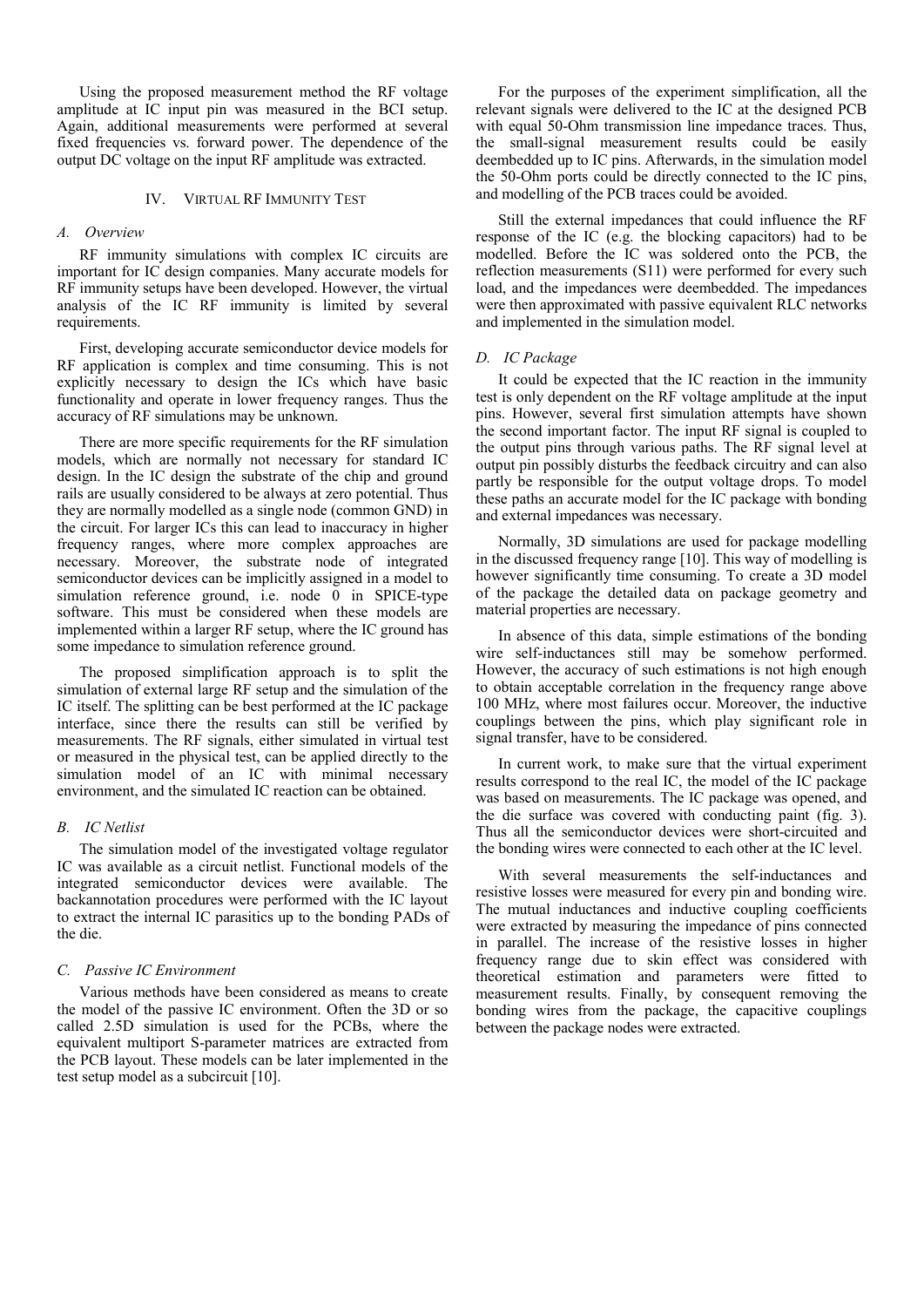

Figure 3. IC package opened for package properties measurements; the die surface is covered with conductive paint.



Figure 4. Equivalent circuit model for two neighbour package pins

The equivalent circuit for two neighbour pins is shown in fig. 4. The resistance model contains the frequency dependence according to a classic skin effect approximation. The entire package model is represented as a netlist and implemented in the final simulation model

# *E. Final model and small-signal verification*

The final model is assembled as shown in fig. 5. The IC netlist is wrapped with package and PCB impedances. An RF signal source is attached to the input. The external RF amplitudes at the IC pins can be probed and compared to the measurements. The internal RF amplitudes can only be simulated and no comparison to the measurements is possible. The reference ground of the simulation is connected to the IC ground. The PCB ground is just another node in the simulation circuit, thus the external signals must always be sensed explicitly between the pin node and PCB ground.

Since the setup configuration in the virtual test is similar to DPI, the model can be verified by comparison to small-signal measurements. The input impedance of the IC is the dominating factor, which determines the input RF voltage amplitude during the test. Thus, it is the most important IC property that has to be verified with measurement. The signal transfer functions to output nodes may also be observed.

A multiple-port S-parameter measurement was performed; the dataset was deembedded up to the IC pins. The voltage amplitudes at IC pins were calculated from S-parameters and compared to simulation. The input impedance of the IC itself and together with the blocking capacitor was also extracted from S11 reflection and compared to simulation.

The results are shown in fig. 8, 9 and 10. Good fitting of the curves confirms the accuracy of the developed models.

## *F. Large-Signal analysis*

The small-signal AC analysis can't be used to model the RF immunity tests, since the nonlinear properties of the semiconductor devices must be considered.

The common analysis type in the IC design is time domain transient analysis. However for a RF immunity test high frequency signals (above 100 MHz) must be simulated for quite large time periods (at least 1 ms is necessary for the IC to settle under RF excitation). This leads to drastic increase of simulation time, up to several hours for every frequency and forward power value.

The simulation was performed in Mentor Graphics ELDO RF [11]. A Steady-State (SST) analysis based on Harmonic Balance method was used to simulate the IC behaviour under RF excitation. The SST analysis computes the large signal steady-state of circuits stimulated by periodic signals. In other words, it directly computes the state reached by a circuit submitted to periodic large signal excitation when all transients have died out [11]. This is exactly what is required for the RF immunity simulation.

The frequency and power sweeps were performed within SST analysis, and both average DC levels and RF amplitudes at the nodes were extracted from the simulation results.



External PCB Ground (just another node in the circuit)

Figure 5. Block diagram of the RF immunity test simulation model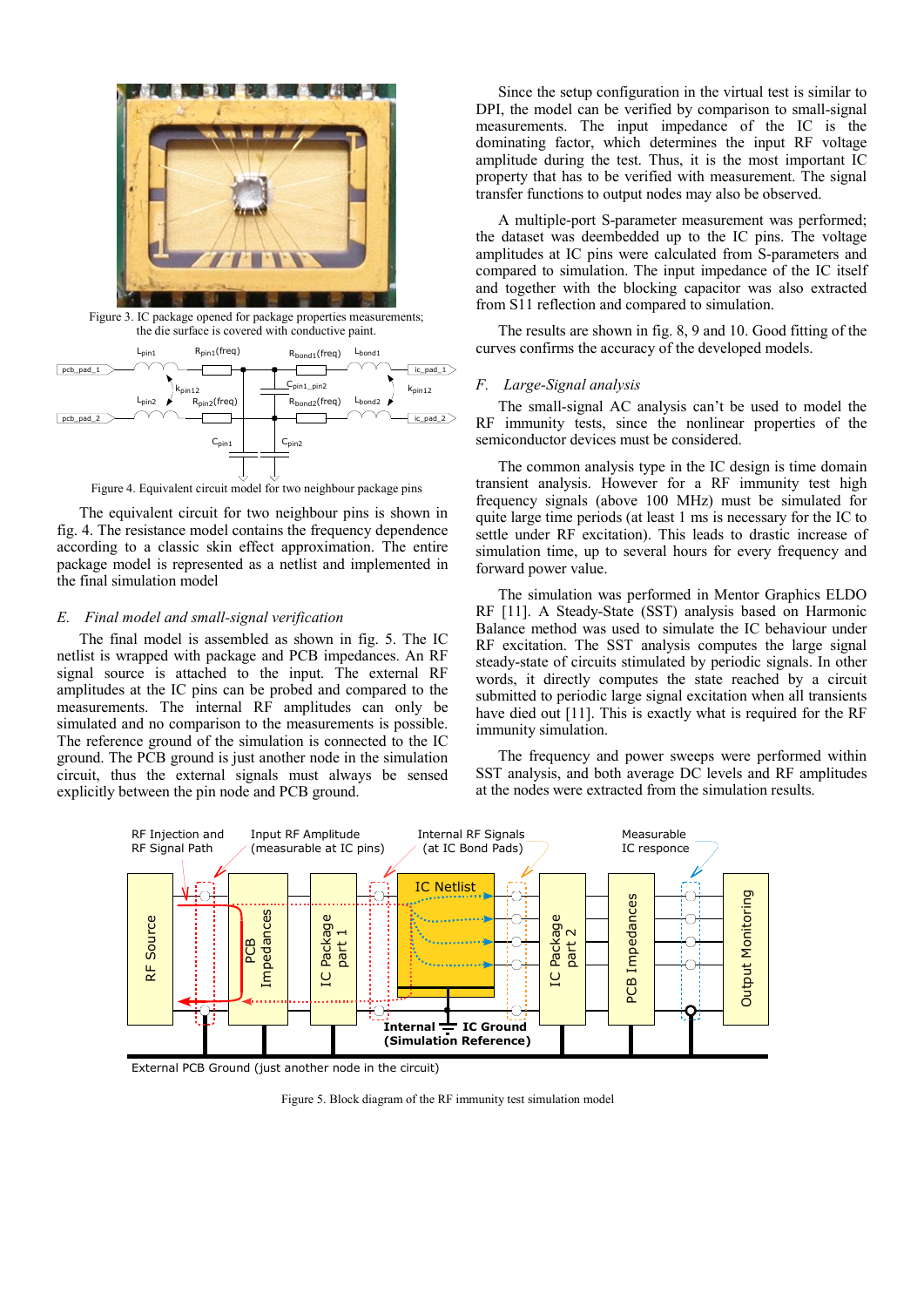

#### V. RESULTS AND DISCUSSION

#### *A. RF Immunity: Measurements*

The RF voltage amplitudes at the IC input pins measured in both DPI and BCI test are shown in fig. 6. The corresponding output DC voltages are shown in fig. 7.

The transfer function to the DUT input in DPI setup is rather smooth in the discussed frequency range of 100 MHz to 1 GHz. It is mostly determined by dominating impedance of the input blocking capacitor parasitic inductance (rising slope below 750 MHz) and capacitive IC input impedance (decay above 750 MHz). The profile of the RF level in BCI test is rather complex due to the multiple resonances in cable harness.

The overall power transfer from the RF source to the DUT in BCI setup is significantly low compared to DPI. At the highest resonance in BCI setup (around 700 MHz), injection of 37 dBm of forward power results in RF voltage amplitude at IC input pin of approx. 3.0 V. The same RF amplitude can be reached in DPI by applying only 23 dBm of forward power. This is however not a global rule, since it is dependent on multiple factors including the BCI setup configuration, harness lengths, resonance locations, etc.

By observing the IC response, i.e. the output DC voltage (nominal value about 3.3 V DC), the deviations under incident RF disturbance can be analysed. At lower disturbance levels the regulated voltage shows smaller deviations within tolerance range. When the immunity threshold is exceeded, a failure is observed, and the DC level falls to a level of about 0.4 V.







Similar behaviour is observed in BCI test, except for the curve smoothness. The output follows the input RF level in the similar way as in DPI. Smaller deviations of same polarity are observed at different frequencies, where the RF level is below the failure threshold. The only significant failure is observed at resonance locations around 680 MHz and 725 MHz where the input RF level exceeds the tolerance limit due to a setup resonance.

To compare whether the dependence of output DC level to input RF levels is the same in both tests, the measured IC response was plotted against the RF voltage amplitude at IC pins for both tests for several frequencies. The curve shown in fig. 11 corresponds to one of the BCI resonance frequencies (725 MHz), where the highest RF voltage amplitude in BCI is observed.